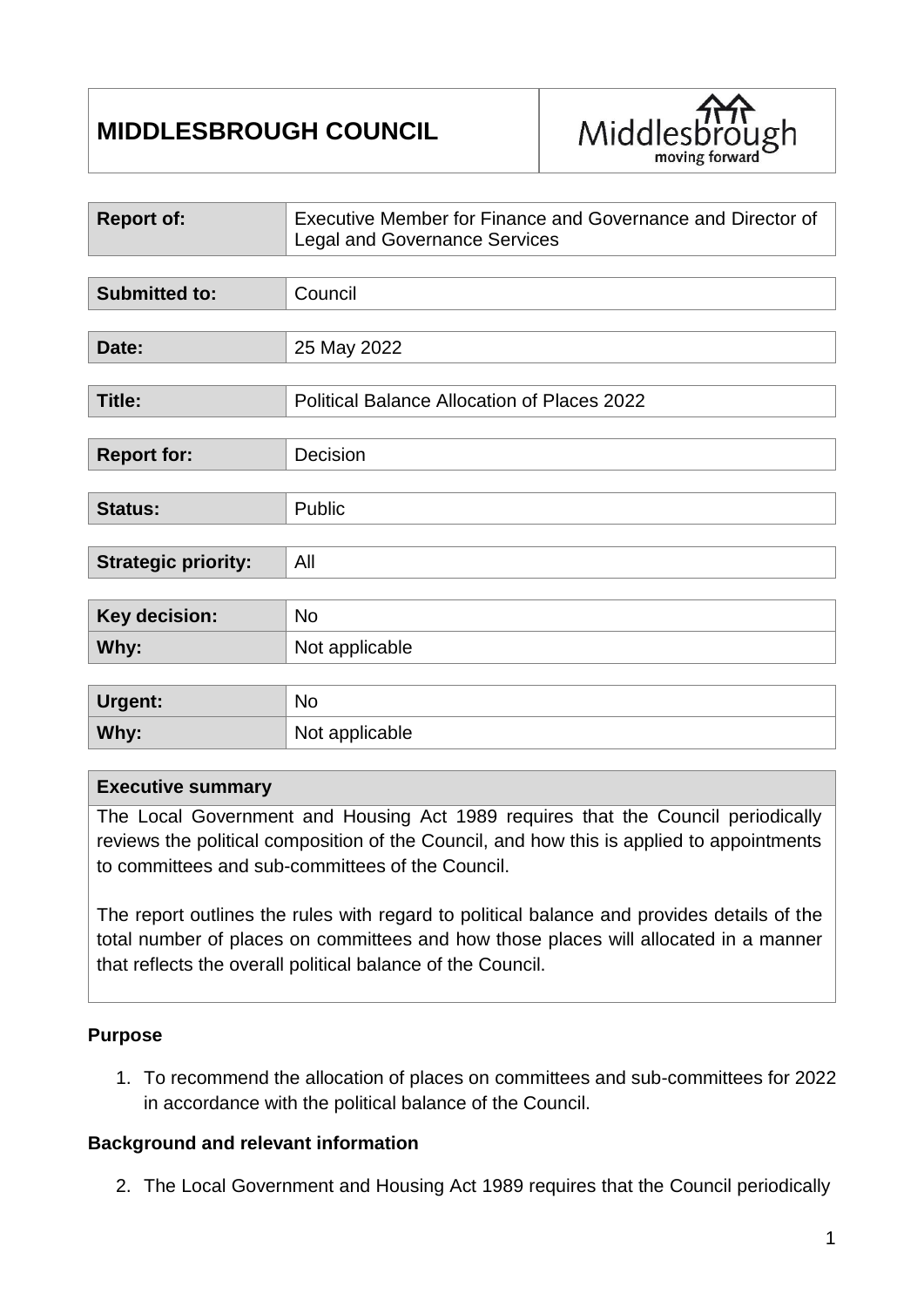reviews the political composition of the Council, and how this is applied to appointments to committees and sub-committees of the Council.

- 3. The rules for securing political balance on committees and sub-committees appointed by local authorities are contained in sections 15 and 16 of the Act and the Local Government (Committees and Political Groups) Regulations 1990.
- 4. The Council is under a duty to:

(a) Ensure that the membership of those committees and sub-committees covered by the rules reflect the political composition of the Council, as far as practicable.

(b) Review the allocation of seats to political groups at or as soon as practical after the Annual Council meeting and at certain other specified times for example, as a result of changes in political balance or an increase in the number of committees established.

(c) Allocate seats on the committees to the political groups in proportion to their numerical strength on the Council, as far as practicable;

(d) Accept nominations made by the groups for the filling of seats allocated to them.

- 5. In determining the allocation of seats, the Council must also apply the following four principles, as far as reasonably practicable:
	- (a) Not all seats to be allocated to the same political group;
	- (b) If a political group has a majority on the Council, it must have a majority of seats on committees;
	- (c) Subject to (a) and (b) above, the total of all seats on ordinary committees be allocated to the groups in proportion to their respective strengths on the Council and
	- (d) Subject to (a) to (c) above the number of seats on ordinary committees or subcommittees to be allocated to each political group in proportion to the number of all the seats on the committee or sub-committee in proportion to their respective strengths on the Council.
- 6. As per the Local Government (Committees and Political Groups) regulations 1990, appointments are made in accordance with the wishes of a political group, then, as long as that person's seat continues to be allocated to that group, the authority or committee which made the appointment shall act in accordance with the wishes of that group in determining whether and when to terminate the appointment. If a group fails to express its wishes within a period of three weeks of being notified of the allocation or vacancy, the Council may make such appointment as it thinks fit.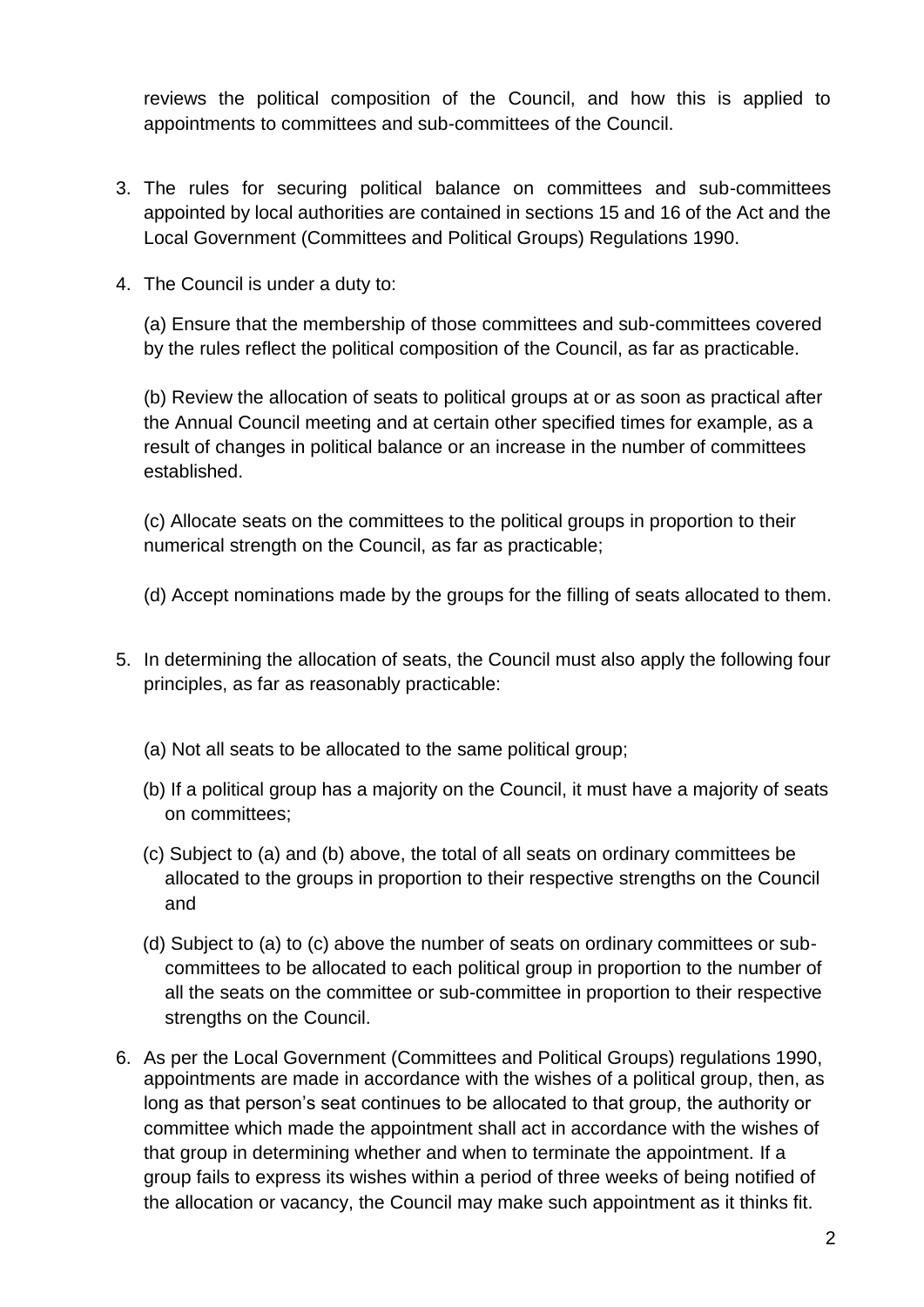- 7. Where a Group chooses not to take up their full allocation, according to political balance, those vacant places will become available for all groups to take up. Once the seat has been reallocated at Council, this appointment will remain in place for the whole of the Municipal year.
- 8. Independent Members who have not formed a political group in accordance with Regulation 8 of the Local Government (Committees and Political Groups) Regulations, are to be allocated in accordance with section 16 (3) of the Regulations: i.e. any seats not allocated according to the requirements in section 15 and 16 of the Act, to be allocated to members who are not members of any political group.
- 9. Certain committees of the Council are exempt from the requirements relating to political balance as they are established under separate legislation. For this reason the following committees are not covered by the recommendations of this report. Where places are not reserved for particular members for example by virtue of their title or position, those remaining places have been allocated in accordance with the numbers shown in Table 3. These committees include:
	- The Executive
	- All Executive committees, sub-committees, working groups
	- Live Well South Tees Board
	- Licensing Sub-Committees with the exception of the Licensing Sub-Committee (General) when dealing with licences under the Scrap Metal Dealers Act 2013.
- 10.Additionally, where meetings are (a) advisory in nature or (b) where the Council has determined otherwise, and no Member has voted against, the political balance requirements need not apply. However on the assumption that there has not been a will to waive political balance in respect of any of the Council Committees in the past few years, the report has been prepared assuming that political balance will not be waived. The figures for seats on Committees have therefore been calculated on the basis that political balance will not be waived.
- 11.The total number of places on committees is therefore **173** places and these will allocated in a manner that reflects the overall political balance of the Council.
- 12.The calculations relating to the allocation of the **173** places on those committees to be subject to political balance rules are attached at Appendix 1.
- 13.As will be seen from Table 4 in Appendix 1, the outcome of applying the required method of calculation would result in the following:

| Name of Group/Unallocated                                | No. of Seats |
|----------------------------------------------------------|--------------|
| Conservative                                             | 11           |
| Labour                                                   | 75           |
| Middlesbrough Independent Councillors Association (MICA) | 38           |
| Middlesbrough Independent Group (MIG)                    | 34           |
| Unallocated/Vacancy                                      | 15           |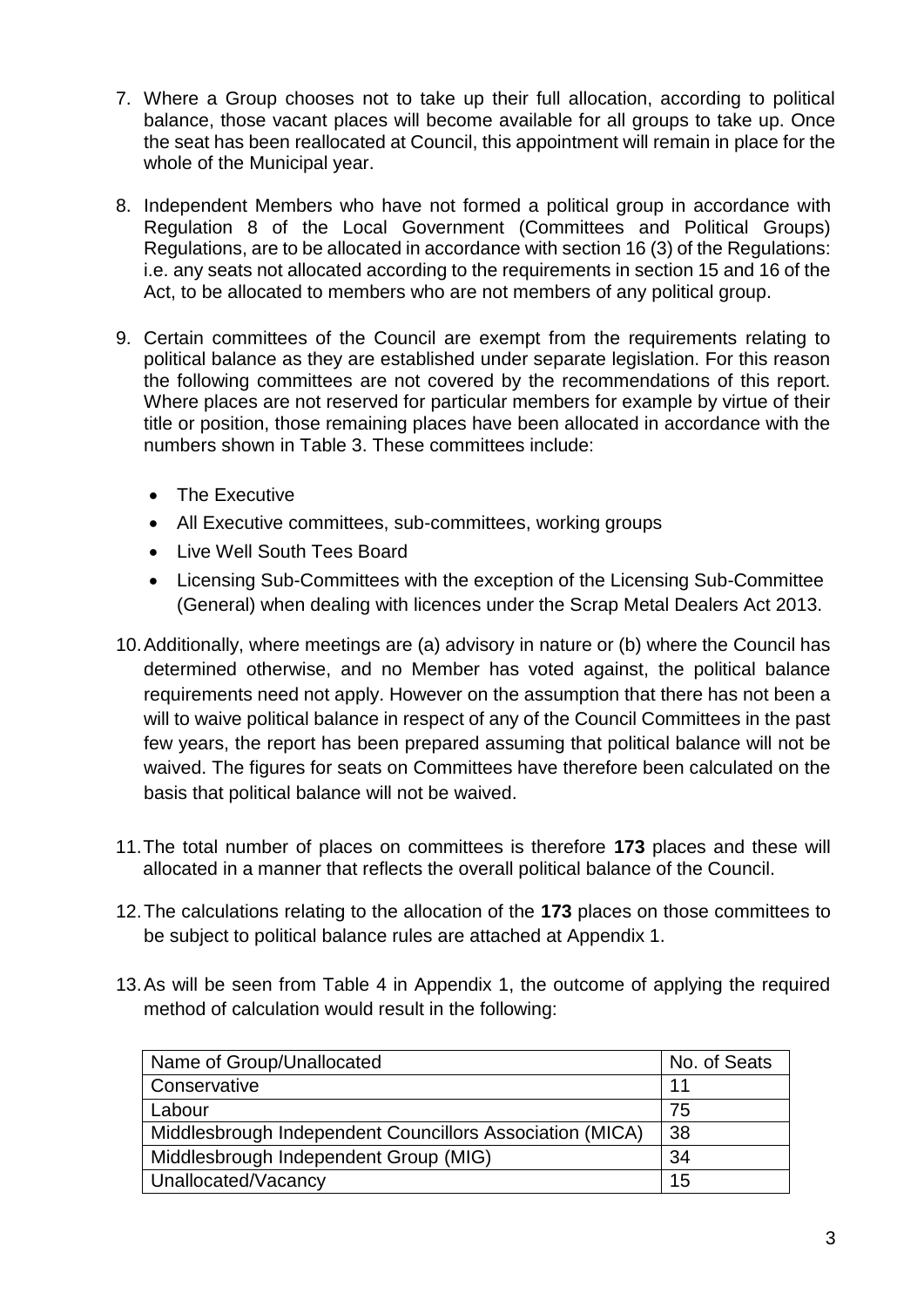## **Method to Calculate Places**

14.The principles in paragraph 6 are applied as below:

- I. Calculate the total number of seats with votes on all the committees subject to Political Balance.
- II. Calculate the proportion that each political group forms of the total membership of the Authority. Reserve an appropriate number of seats for ungrouped members.
- III. Apply those proportions to the total number of ordinary seats to give the aggregate entitlement of each group; the requirement to apply the proportions "so far as reasonably practicable" are met by rounding down fractional entitlements of less than half, and rounding up entitlements of a half or more; if this results in a greater aggregate than the number of seats available, the fractional entitlement(s) closest to a half should be rounded in the other direction until entitlements balance the available seats.
- IV. Apply the proportions to the number of councillors on each committee to give provisional entitlement to seats on that committee.
- V. Finally, adjust the seats on each committee so that the total allocated to each group is as near as possible to their aggregate entitlement, whilst preserving the results reached at steps (iv) and (v) (thus applying principle (c) in paragraph 11). Where calculations identify additional seats (not allocated) the largest group followed by the next largest group etc., will have their choice of which committee places they wish to take their allocation from in the un-allocated/independent /vacant columns.
- VI. Unallocated spaces will be available to any independent members (who are not members of a group) – where more than one independent member is nominated for a seat then the seat is allocated at the discretion of Full **Council**
- 15.In line with usual practice, it is recommended that the Monitoring Officer be authorised to amend memberships of committees following resignations received from members and to appoint to vacancies in accordance with group preferences or, where not in a group, in accordance with individual Member's wishes. However, where more than one person (non- group members) applies for the same place, they should decide amongst themselves how those places should be allocated. If agreement cannot be reached between the individual Members, the Council will make that determination.
- 16. In order to avoid the need to completely recalculate all committee memberships in the case of an ad hoc (or other) committees being established prior to the next review, it is proposed that any committees or sub-committees be appointed on the basis of the places shown in Table 3 attached.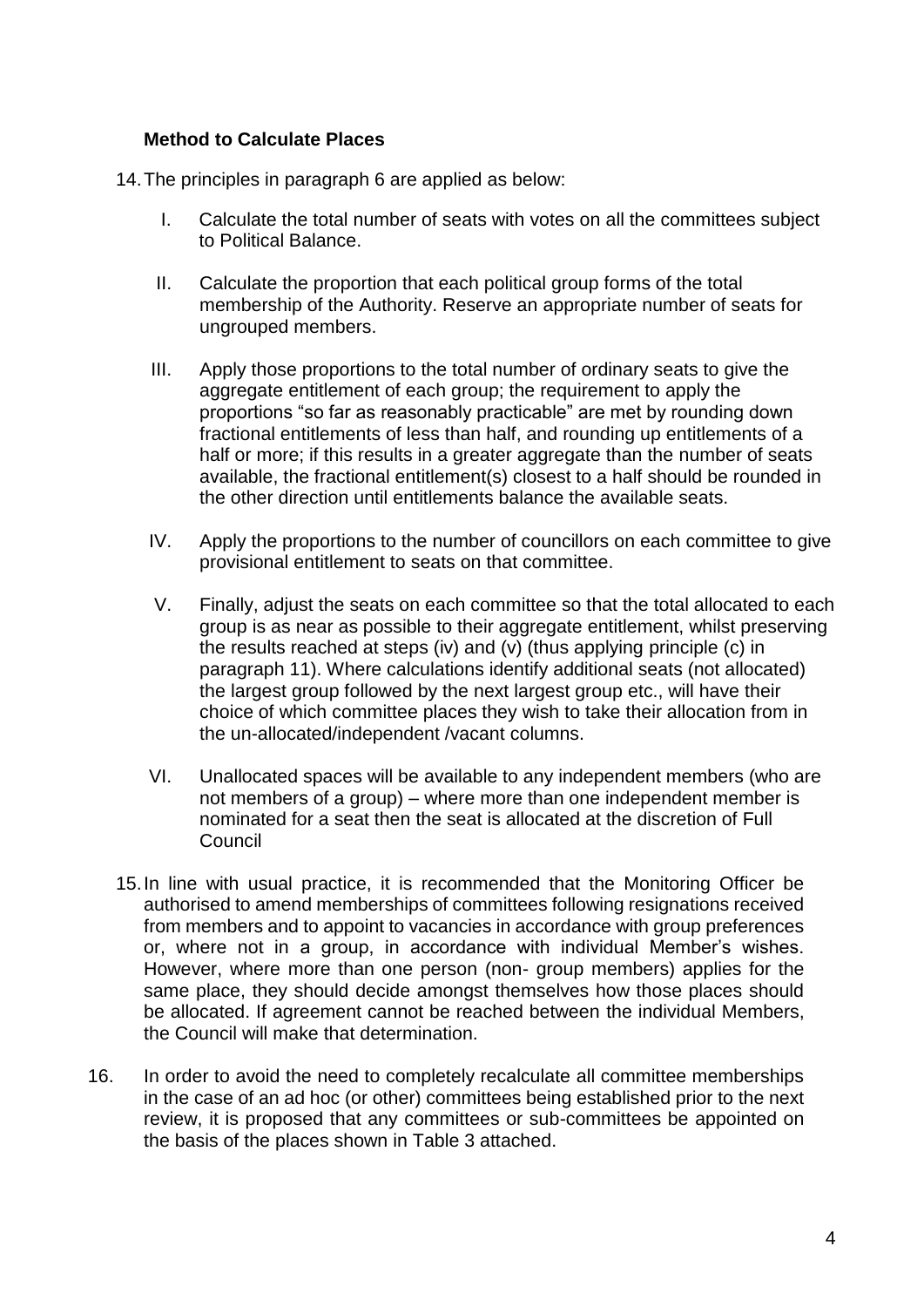## **What decision(s) are being recommended?**

17.That the Council:

Approve the allocation of seats on committees that are subject to the rules relating to political balance.

## **Rationale for the recommended decision(s)**

18.The report is necessary so that places on committees are allocated in accordance with the Local Government (Committees and Political Groups) Regulations 1990.

## **Other potential decision(s) and why these have not been recommended**

19.Do Nothing. The Council must ensure that places on committees are allocated in accordance with the Local Government (Committees and Political Groups) Regulations 1990.

## **Impact(s) of the recommended decision(s)**

### *Legal*

20.The Council must adhere to the Local Government (Committees and Political Groups) Regulations 1990.

## *Strategic priorities and risks*

21.The relevant risks this decision would influence are cited below, with an explanation as to why they are relevant and how it would affect each risk.

| <b>Risk No</b> | <b>Risk Description</b>                                                                                                                                                                                                 | <b>Impact</b>                                                                                                                                     |
|----------------|-------------------------------------------------------------------------------------------------------------------------------------------------------------------------------------------------------------------------|---------------------------------------------------------------------------------------------------------------------------------------------------|
| O8-055         | doesn't<br>Council<br>Ιf<br>the<br>respond<br>effectively and efficiently to legislative<br>it could be in breach of statutory duties<br>in relation to service delivery and fail<br>to make the most of opportunities. | The Council are obliged to comply with any<br>legislation or statutory guidance to ensure<br>that the Council is fulfilling its statutory duties. |

## *Human Rights, Equality and Data Protection*

22.The subject of this report is not a policy, strategy, function or service that is new or being revised. It is considered that an equality impact assessment is not required.

## *Financial*

23.There are no financial implications or impact on any budgets or the Medium Term Financial Plan (MTFP) arising from the content of this report.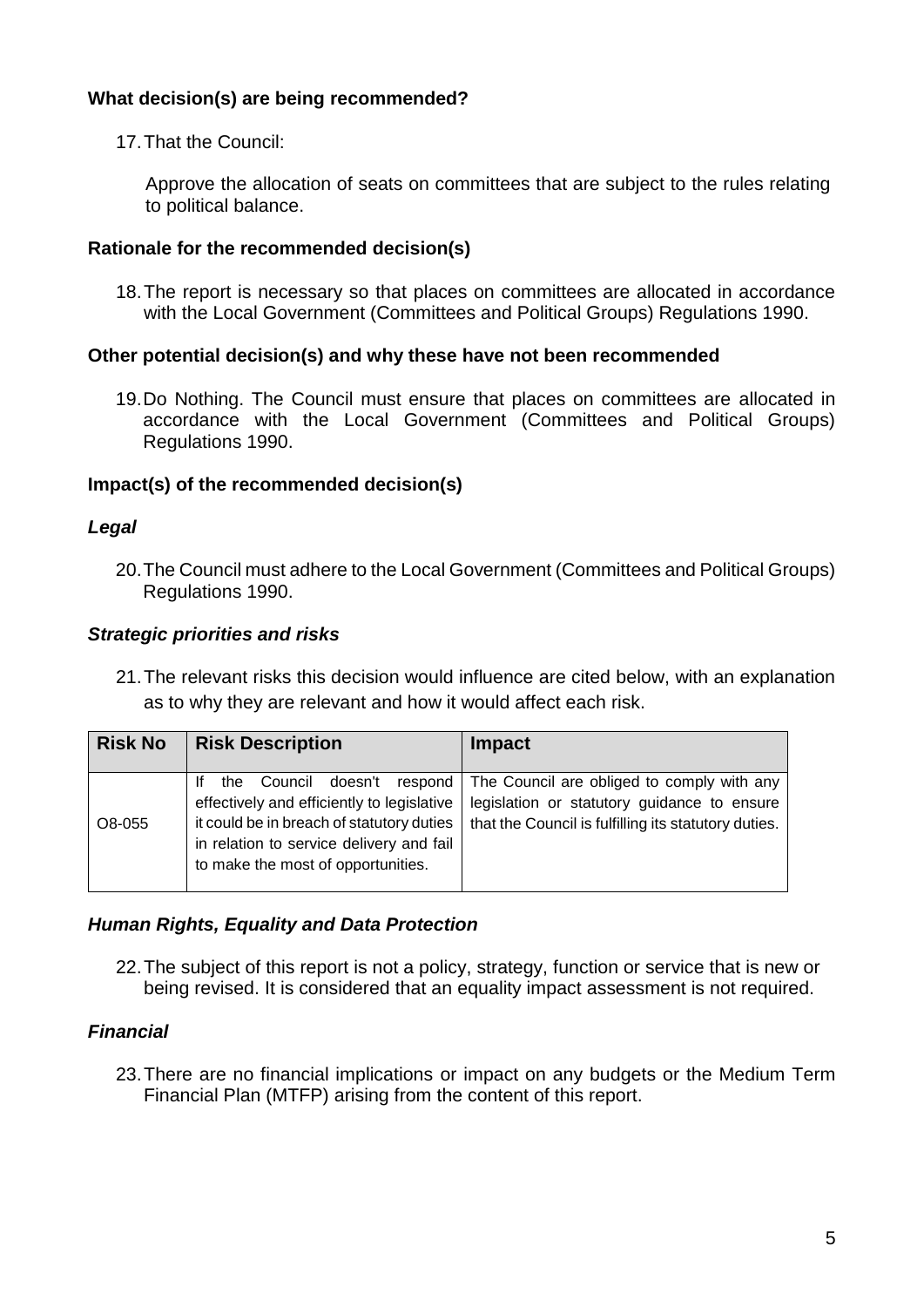## **Actions to be taken to implement the recommended decision(s)**

| <b>Action</b>                                                                     | <b>Responsible Officer</b> | <b>Deadline</b>         |
|-----------------------------------------------------------------------------------|----------------------------|-------------------------|
| Allocate places on committees   Bernie Carr<br>according to the Political Balance |                            | $\frac{1}{25}$ May 2022 |

## **Appendices**

|                         | Appendix 1 - Step 1 - Total places on those committees subject to rules of<br>proportionality |
|-------------------------|-----------------------------------------------------------------------------------------------|
| $\overline{\mathbf{2}}$ | Appendix 2 - Step 2 - Calculate overall proportionality for all eligible committees           |
| ∣3                      | Appendix 3 - Step 3 - Political balance according to size of committee                        |
| $\blacksquare$          | Appendix 4 - Step 4 – Application of figures in Table 3 to each committee                     |

## **Background papers**

| <b>Body</b> | <b>Report title</b> | <b>Date</b> |
|-------------|---------------------|-------------|
|             |                     |             |

**Contact: Charlotte Benjamin Email: charlotte\_benjamin@middlesbrough.gov.uk**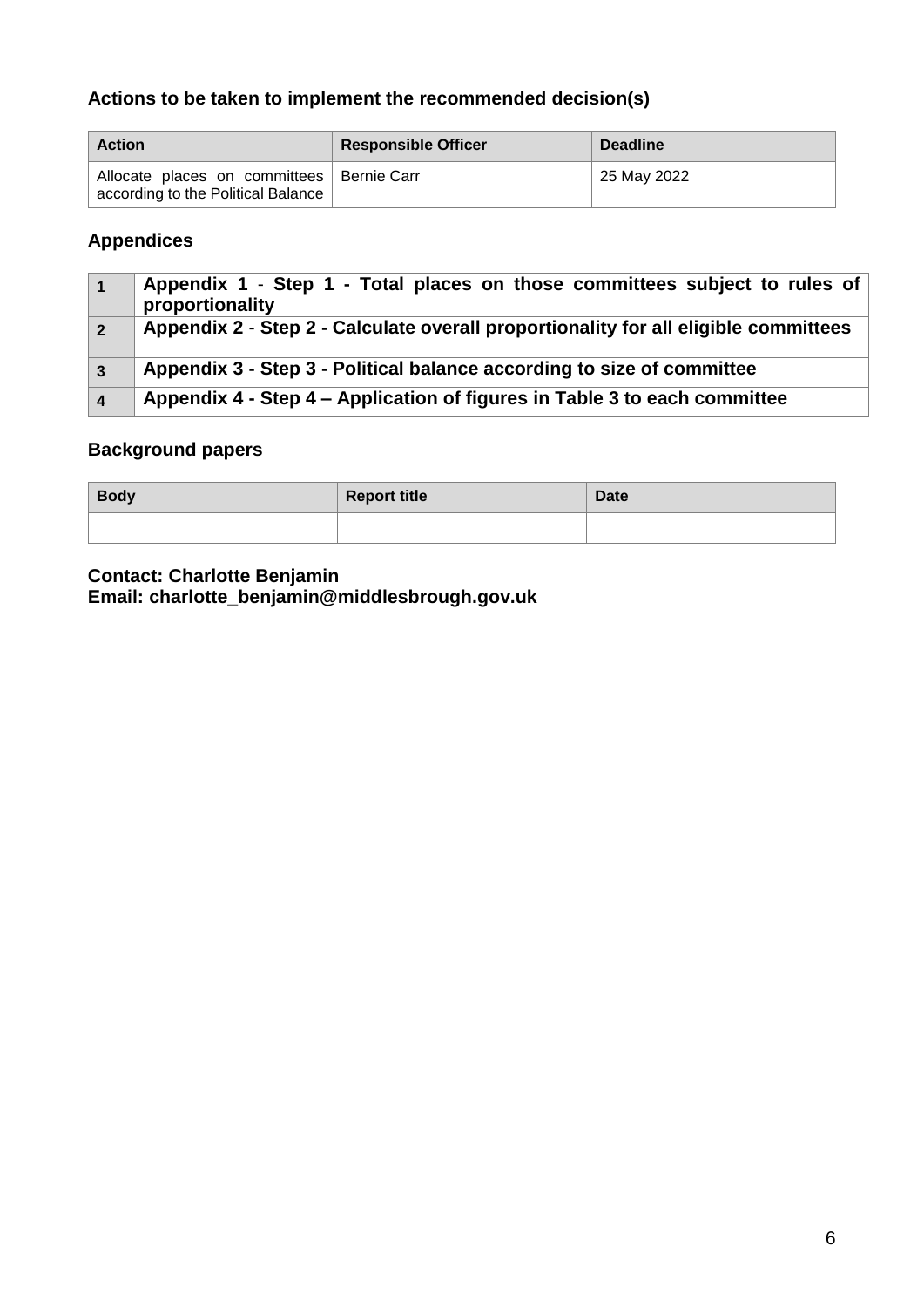## **Appendix 1**

## **Step 1 - Total places on those committees subject to rules of proportionality**

Table 1

| <b>Name of Committee</b>                                          | <b>Places</b>  |
|-------------------------------------------------------------------|----------------|
|                                                                   |                |
| Corporate Affairs & Audit Committee                               | $\overline{7}$ |
| <b>Licensing Committee</b>                                        | 14             |
| <b>Overview &amp; Scrutiny Board</b>                              | 7              |
| <b>Ad-Hoc Scrutiny Panel</b>                                      | 9              |
| Adult Social Care and Services Scrutiny Panel                     | 9              |
| Children & Young People's Learning Scrutiny Panel                 | 9              |
| Children & Young People's Social Care Services Scrutiny Panel     | 9              |
| <b>Culture and Communities Scrutiny Panel</b>                     | 9              |
| Economic Development, Environment & Infrastructure Scrutiny Panel | 9              |
| <b>Health Scrutiny Panel</b>                                      | 9              |
| <b>Planning &amp; Development Committee</b>                       | 10             |
| <b>Staff Appeals Committee</b>                                    | 9              |
| <b>Standards Committee</b>                                        | 9              |
| <b>Teesside Pension Fund Committee</b>                            | 9              |
| <b>Chief Officer Appointments Committee</b>                       | 7              |
| <b>Corporate Health and Safety Steering Group</b>                 | 10             |
|                                                                   |                |
| <b>Works Council</b>                                              | 10             |
| <b>Constitution and Members' Development Committee</b>            | 9              |
| <b>Corporate Parenting Board</b>                                  | 9              |
|                                                                   |                |
| <b>Total</b>                                                      | 173            |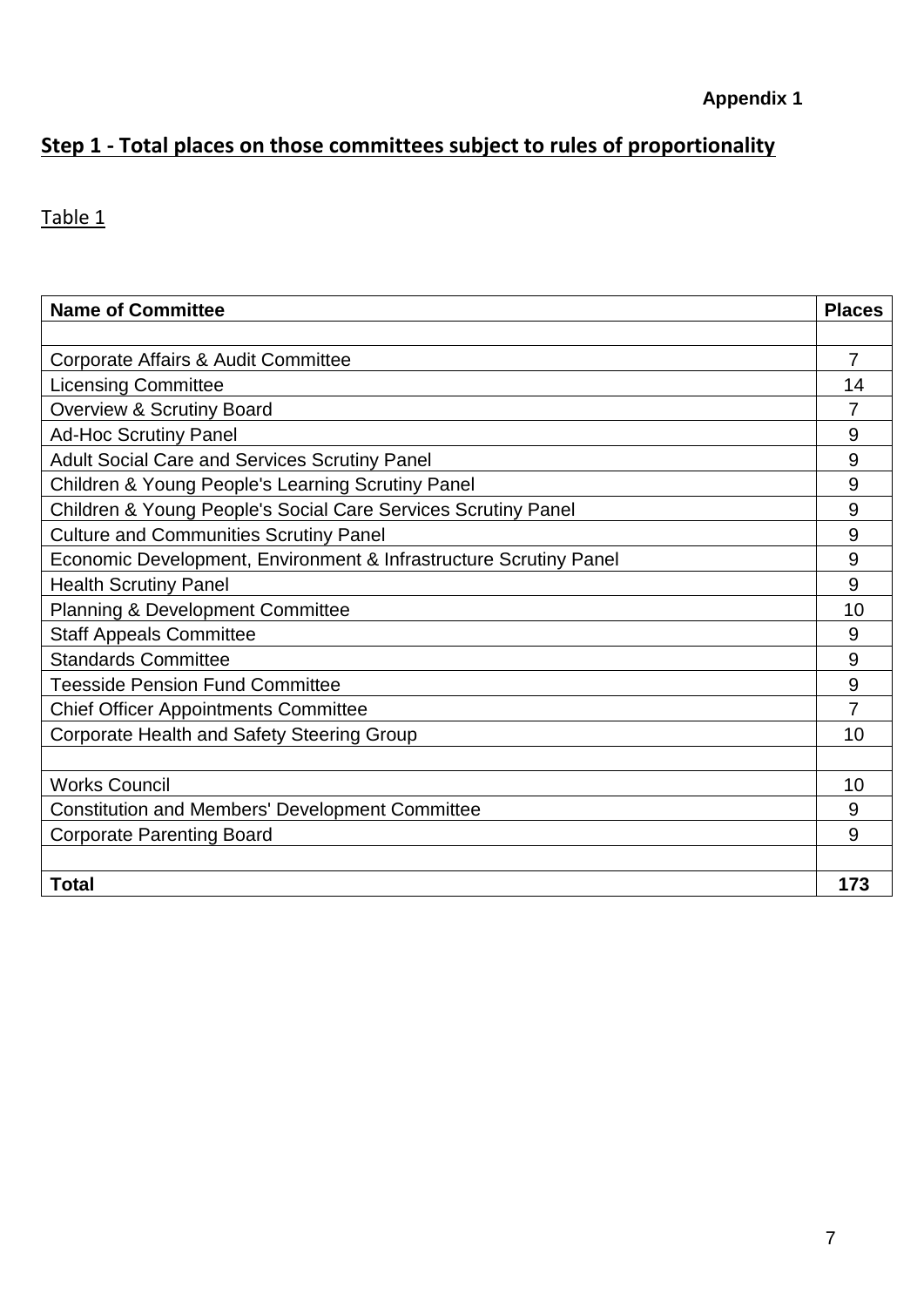## **Appendix 2**

## **Step 2 - Calculate overall proportionality for all eligible committees**

## **(i.e. politically balanced)**

## Total Places:

Formula: (Number in Group x Number of Committee Places) ÷ Total number of members:

## **Table 2**

| Group                          | <b>Number in</b><br><b>group</b> | <b>Allocation of</b><br>places | <b>Number of places</b><br>(rounded) |
|--------------------------------|----------------------------------|--------------------------------|--------------------------------------|
|                                |                                  |                                |                                      |
| Labour                         | 20                               | 75.22                          | 75                                   |
| Conservative                   | 3                                | 11.28                          | 11                                   |
| Middlesbrough Independent      | 10                               | 37.61                          | 38                                   |
| <b>Councillors Association</b> |                                  |                                |                                      |
| Middlesbrough Independent      | 9                                | 33.85                          | 34                                   |
| Group                          |                                  |                                |                                      |
| Unallocated* Independent and   | 4                                | 15.04                          | 15                                   |
| vacant                         |                                  |                                |                                      |
|                                |                                  |                                |                                      |
| <b>Total</b>                   | 46                               |                                | 173                                  |

\* Do not count as a group

mayor not counted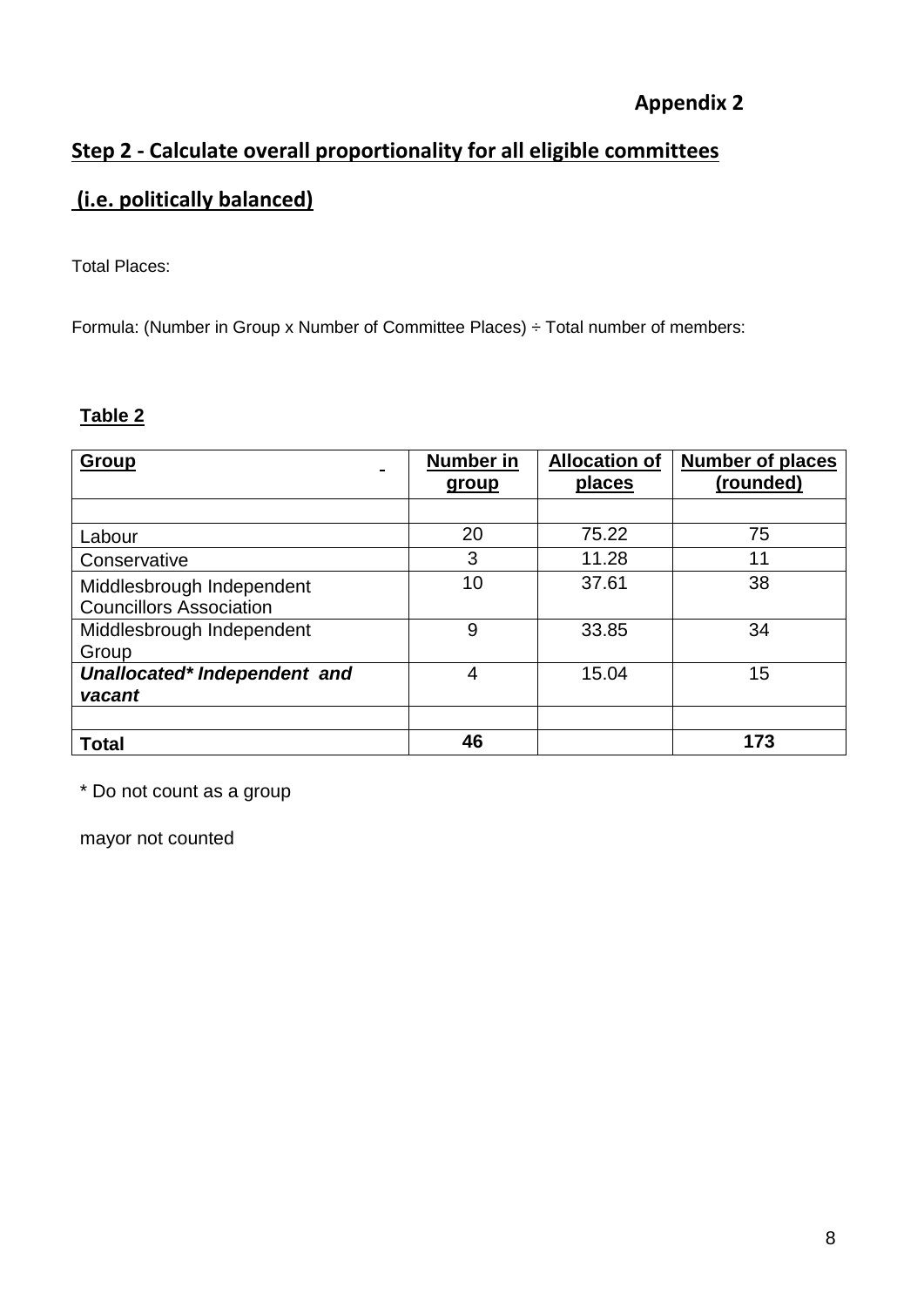## **Step 3 - Political balance according to size of committee**

Formula: (Number in group x number on committee) ÷ number of members:

| abl <u>e</u> |  |
|--------------|--|
|              |  |

| Size of<br>committee |                 | Labour<br>Middlesbrough<br><b>Conservative</b><br>Independent<br><b>Group</b><br><b>Group</b><br><b>Councillors</b><br><b>Association</b> |                  |      |                | Middlesbough<br>Independent<br>Group |                | <b>Unallocated</b> |                |
|----------------------|-----------------|-------------------------------------------------------------------------------------------------------------------------------------------|------------------|------|----------------|--------------------------------------|----------------|--------------------|----------------|
|                      | 20              |                                                                                                                                           | 3                |      |                | 10                                   |                | 9                  | $\overline{4}$ |
| 1                    | $\bf{0}$        | 0.43                                                                                                                                      | 0                | 0.07 | 0              | 0.22                                 | $\bf{0}$       | 0.20               | 1              |
| 3                    | 1               | .30                                                                                                                                       | $\mathbf 0$      | 0.20 | 1              | 0.65                                 | 1              | 0.59               | $\overline{0}$ |
| $\overline{4}$       | $\overline{2}$  | 1.74                                                                                                                                      | $\bf{0}$         | 0.26 | 1              | 0.87                                 | 1              | 0.78               | $\overline{0}$ |
| 5                    | $\overline{2}$  | 2.17                                                                                                                                      | $\mathbf 0$      | 0.33 | 1              | 1.09                                 | 1              | 0.98               | 1              |
| 6                    | 3               | 2.61                                                                                                                                      | $\boldsymbol{0}$ | 0.39 | 1              | 1.30                                 | 1              | 1.17               | 1              |
| $\overline{7}$       | 3               | 3.04                                                                                                                                      | $\bf{0}$         | 0.46 | $\overline{2}$ | 1.52                                 | 1              | 1.37               | 1              |
| 8                    | 3               | 3.48                                                                                                                                      | 1                | 0.52 | $\overline{2}$ | 1.74                                 | $\overline{2}$ | 1.57               | $\overline{0}$ |
| 9                    | 4               | 3.91                                                                                                                                      | 1                | 0.59 | $\overline{2}$ | 1.96                                 | $\overline{2}$ | 1.76               | $\overline{0}$ |
| 10                   | 4               | 4.35                                                                                                                                      | 1                | 0.65 | $\overline{2}$ | 2.17                                 | $\overline{2}$ | 1.96               | 1              |
| 11                   | 5               | 4.78                                                                                                                                      | 1                | 0.72 | $\overline{2}$ | 2.39                                 | $\overline{2}$ | 2.15               | 1              |
| 12                   | 5               | 5.22                                                                                                                                      | 1                | 0.78 | 3              | 2.61                                 | $\overline{2}$ | 2.35               | 1              |
| 13                   | 6               | 5.65                                                                                                                                      | 1                | 0.85 | $\overline{3}$ | 2.83                                 | 3              | 2.54               | $\overline{0}$ |
| 14                   | $6\phantom{1}6$ | 6.09                                                                                                                                      | 1                | 0.91 | 3              | 3.04                                 | 3              | 2.74               | 1              |
| 15                   | $\overline{7}$  | 6.52                                                                                                                                      | 1                | 0.98 | $\overline{3}$ | 3.26                                 | 3              | 2.93               | 1              |
| 16                   | 7               | 6.96                                                                                                                                      | 1                | 1.04 | 3              | 3.48                                 | $\mathbf{3}$   | 3.13               | $\overline{2}$ |